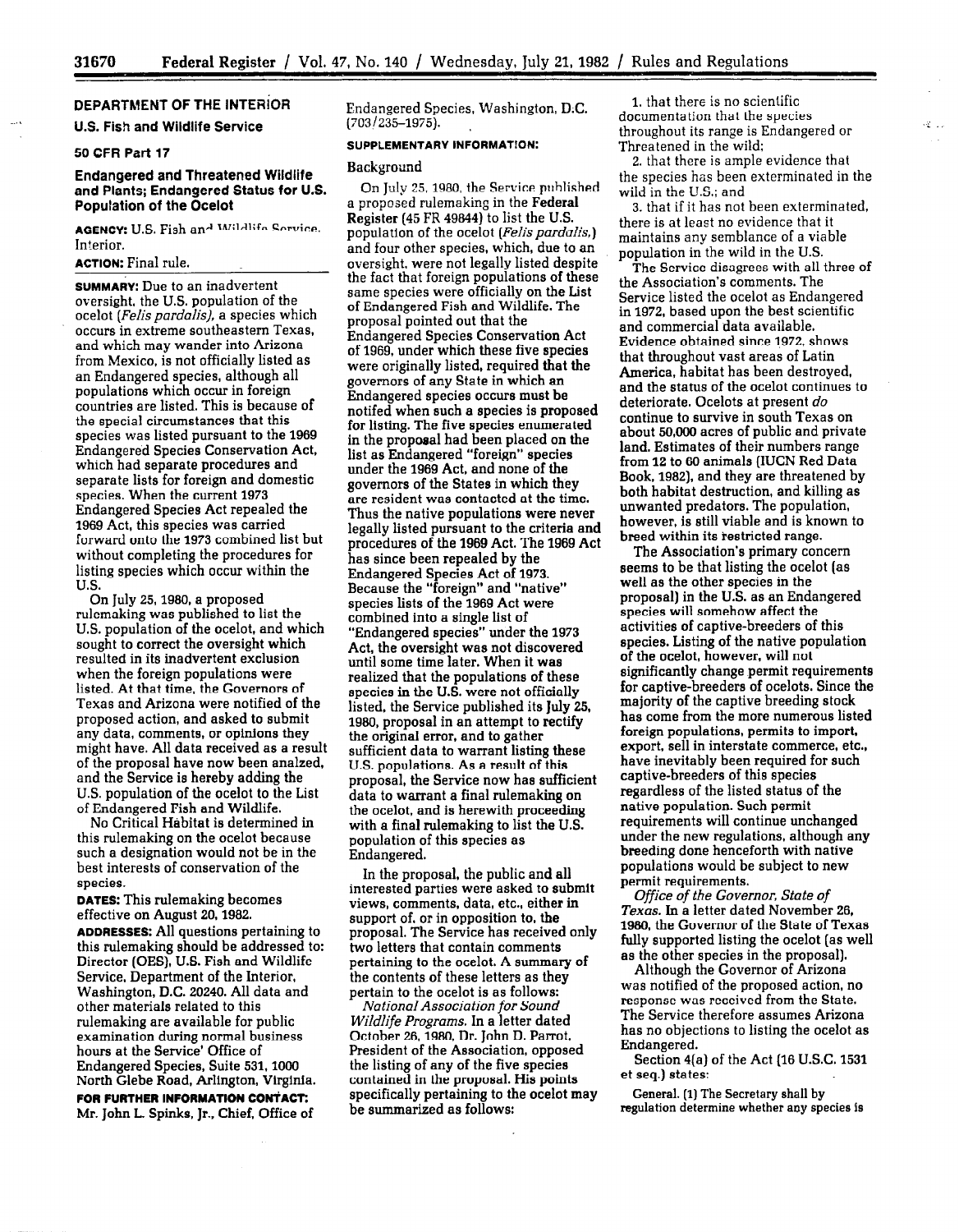an endangered species or a threatened species because of any of the following factors:

(I) the present or threatened destruction, modification. or curtailment of its habitat or range:

(21 overutilization for commercial. sporting, scientific. or educational purposes;

(3) disease or predation;

service was

(4) the inadequacy of existing regulatory mechanisms; or

(5) other natural or man-made factors affecting its continued existence.

This authority has been delegated to the Director.

#### Summary of Factors Affecting the Species

The Service's findings relative to the above five factors for the U.S. population of the ocelot are as follows:

Factor number [I) poses the greatest threat to the survival of the ocelot in the U.S. This species at one time inhabited brushland in the southwestern U.S. as fer north as the Texas panhandle and central Arizona. ntral Arizona.<br>The clearing of brush in the Texas Rio

The clearing of brush in the Texas Grande region to grow citrus crops. vegetables, and cotton, began in the<br>1920's and by 1940, most of the suitable  $\frac{1820 \text{ s}}{2}$  and by 1940, most of the suitable. nabitat for the species was gone. very little of the native brushland remains (about 50,000 acres in the southeastern part of the State), and only between 12 and 60 animals are reported to exist there. Thirty thousand acres of remaining brushland is on privately owned land, and is used for lease hunting and livestock grazing (primarily cattle and a few goats), but because of its small area, it is very vulnerable. Only 20,000 acres of land are currently federally protected on the Laguna Atascosa National Wildlife Refuge. The very limited area of habitat remaining for the species, plus the small population size, make it extremely Endangered in Texas. In Arizona, the ocelot apparently never was firmly established, and predator control operations helped to eliminate it some years ago. Any animal found in Arizona today would probably be a wanderer over the border from adjacent Mexico.

#### **Critical Habitat**

No Critical Habitat is being determined for the ocelot at this time because such a determination might operate to the disadvantage of the species and could be detrimental to its conservation primarily for the following reasons:

1. Ocelots are extremely valuable commercially; ocelot coats sell in Europe for as much as \$400,000, and a live animal can bring \$400 on the market. If Critical Habitat were to be determined, public hearings would be held, and attention would be drawn to the exact locality in which remaining populations in the U.S. occur. The great commercial value of the ocelot would make this a dangerous situation possibly causing illegal attempts to capture the few remaining animals for commercial gain.

2. The habitat of the species is already protected on Laguna Atascosa NWR.

For these reasons, no Critical Habitat is being determined for the ocelot in the rulemaking.

## Effect of Rulemaking

When this rulemaking becomes effective, all the prohibitions of Section  $9(a)(1)$  of the Act, as implemented by 50 CFR 17.21, will apply to the U.S. population of the ocelot. These prohibitions, in part, make it illegal for any person subject to the jurisdiction of the United States to take, import or export, ship in interstate commerce in the course of a commercial activity, or sell or offer for sale this species in interstate or foreign commerce. It will also be illegal to possess, sell, deliver, also be megal to possess, sen, denver, carry, transport, or ship any individual from the U.S. population of the ocelot that was illegally taken. Regulations published in the Federal Register (40 FR 44412) provide for the issuance of permits to carry out otherwise prohibited activities under certain circumstances. Such permits are available for scientific purposes or to enhance the survival or propagation of the species.

This rulemaking will prohibit the "take" of any individuals of the U.S. population of the ocelot (except for specific purposes under permit). Ocelots are already protected by State law in Texas so that "take" is already prohibited. The listing action will reinforce State law, and provide additional personnel to enforce protection.

The Department has determined that this is not a major rule under Executive Order 12291. Ocelots occur on brushland which is currently used for livestock grazing and lease hunting. Listing of the ocelot is entirely compatible with both these land uses and will not impact on them in any way. The Service knows of no plans to change present land uses in the area under consideration.

Section 7 of the Act states, in part, that all Federal agencies shall carry out programs for the conservation of Endangered species, and shall assure that, none of their activities (authorized, funded, or carried out) are likely to jeopardize the continued existence of such species. The only Federal agency concerned with the listing of the U.S. population of the ocelot is the Service's

Division of Wildlife Refuges. Approximately 20,000 acres of ocelot habitat in south Texas is found on the Atascosa National Wildlife Refuge. However, habitat on the Refuge is already being managed for the ocelot, and the species has always been strictly protected there. Therefore, there will be no additional impacts on the Refuge, or on any other Federal agencies resulting from this rule.

#### National Environmental Policy Act

An Environmental Assessment has been prepared in conjunction with this rulemaking. It is on file in the Service's Office of Endangered Species, 1000 North Glebe Road, Arlington, Virginia, and may be examined during regular business hours. A determination has been made that this is not a major Federal action which would significantly affect the quality of the human environmental within the meaning of Section 102(2)(C) of the National Section 102(2)(C) of the National<br>Environmental Policy Act of 1969, implemented at 40 CFR 1500-1508.

#### Effects on Small Entities

The Department has determined that the Department has determined th this action will not have a significant economic effect on a substantial number of small entities under the Regulatory Flexibility Act. The only small entities in the area are the 30 owners of land on which ocelots occur. These landholders use the land for grazing and lease hunting. neither of which would be affected by the rule. Therefore, the listing is entirely compatible with present land uses; no planned changes in land uses are known.

This finding is made as a result of analyses by the Office of Endangered Species of information received from personnel of the Texas Parks and Wildlife Department, Laguna Atascosa NWR, and Regional field experts.

# $T_{\rm H}$  and  $T_{\rm H}$  author of this rule mass  $T_{\rm H}$  rule  $T_{\rm H}$  and  $T_{\rm H}$  and  $T_{\rm H}$  and  $T_{\rm H}$  and  $T_{\rm H}$  and  $T_{\rm H}$  and  $T_{\rm H}$  and  $T_{\rm H}$  and  $T_{\rm H}$  and  $T_{\rm H}$  and  $T_{\rm H}$  and  $T_{\rm H}$  and  $T_{\$

The primary author of this rulemaking is John L. Paradiso, Office of Endangered Species  $(703/235-1975)$ .

#### List of Subjects in 50 CFR Part 17

Endangered and threatened wildlife, Fish, Marine mammals, and plants (agriculture).

#### **Regulations Promulgation**

Accordingly, Part 17, Subchapter B of Chapter I, Title 50 of the Code of Federal Regulations, is amended by revising the entry in  $\S$  17.11(h) for:

"Ocelot," under "MAMMALS," as follows: